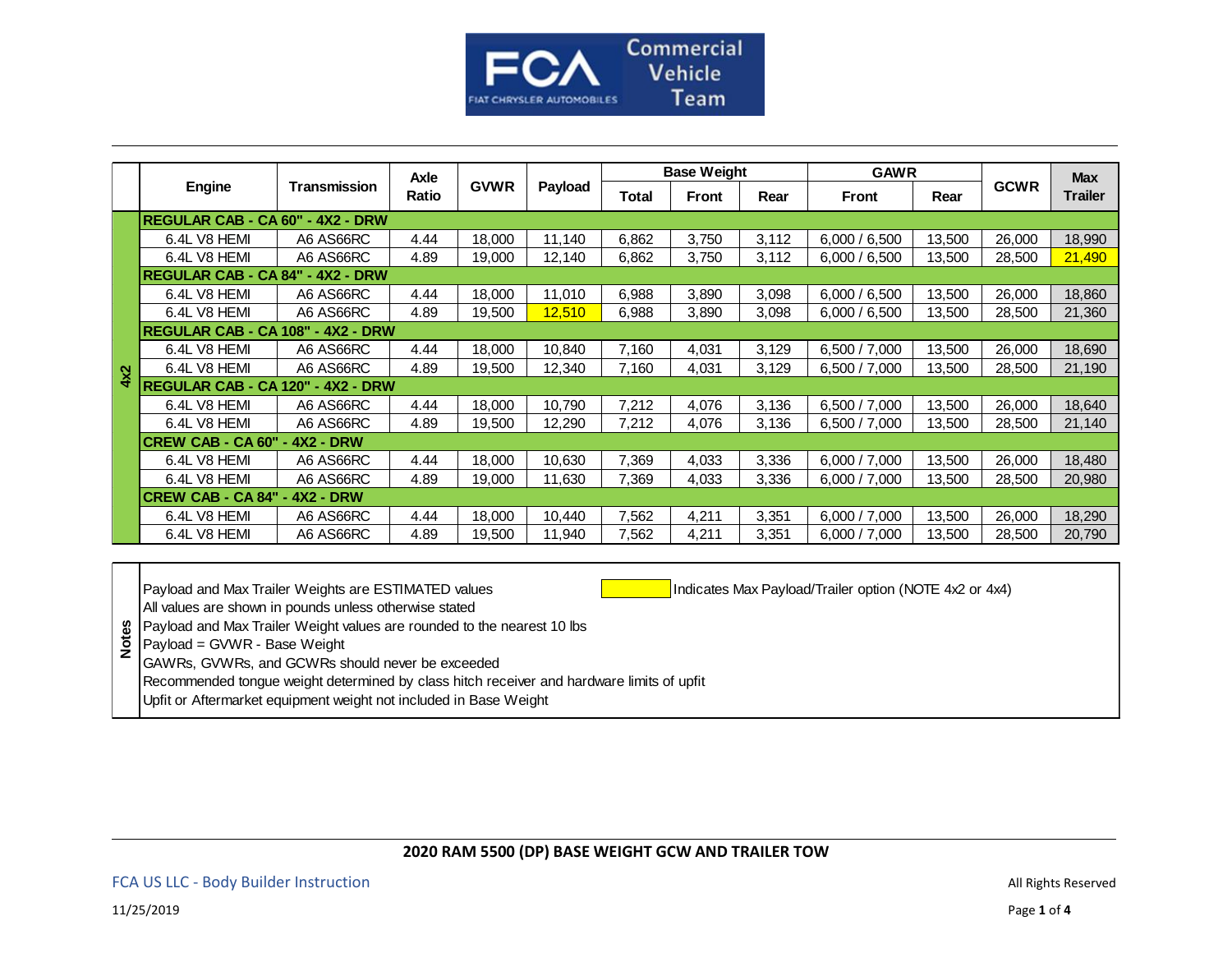

|     |                                      |              | <b>Axle</b> | <b>GVWR</b> | Payload |       | <b>Base Weight</b> |       | <b>GAWR</b>   |        | <b>GCWR</b> | <b>Max</b> |  |
|-----|--------------------------------------|--------------|-------------|-------------|---------|-------|--------------------|-------|---------------|--------|-------------|------------|--|
|     | Engine                               | Transmission | Ratio       |             |         | Total | <b>Front</b>       | Rear  | Front         | Rear   |             | Trailer    |  |
|     | IREGULAR CAB - CA 60" - 4X4 - DRW    |              |             |             |         |       |                    |       |               |        |             |            |  |
|     | 6.4L V8 HEMI                         | A6 AS66RC    | 4.44        | 18,000      | 10,770  | 7,234 | 4,049              | 3,185 | 6,000 / 6,500 | 13,500 | 26,000      | 18,620     |  |
|     | 6.4L V8 HEMI                         | A6 AS66RC    | 4.89        | 19,000      | 11,770  | 7,234 | 4,049              | 3,185 | 6,000 / 6,500 | 13,500 | 28,500      | 21,120     |  |
|     | REGULAR CAB - CA 84" - 4X4 - DRW     |              |             |             |         |       |                    |       |               |        |             |            |  |
|     | 6.4L V8 HEMI                         | A6 AS66RC    | 4.44        | 18,000      | 10,630  | 7,366 | 4,215              | 3,151 | 6,000 / 6,500 | 13,500 | 26,000      | 18,480     |  |
|     | 6.4L V8 HEMI                         | A6 AS66RC    | 4.89        | 19.500      | 12.130  | 7,366 | 4,215              | 3.151 | 6,000 / 6,500 | 13,500 | 28,500      | 20,980     |  |
|     | IREGULAR CAB - CA 108" - 4X4 - DRW   |              |             |             |         |       |                    |       |               |        |             |            |  |
|     | 6.4L V8 HEMI                         | A6 AS66RC    | 4.44        | 18,000      | 10,490  | 7,510 | 4,349              | 3,161 | 6,500 / 7,000 | 13,500 | 26,000      | 18,340     |  |
| 4x4 | 6.4L V8 HEMI                         | A6 AS66RC    | 4.89        | 19.500      | 11.990  | 7,510 | 4.349              | 3.161 | 6,500 / 7,000 | 13.500 | 28,500      | 20,840     |  |
|     | REGULAR CAB - CA 120" - 4X4 - DRW    |              |             |             |         |       |                    |       |               |        |             |            |  |
|     | 6.4L V8 HEMI                         | A6 AS66RC    | 4.44        | 18,000      | 10,410  | 7,588 | 4,410              | 3,178 | 6,500 / 7,000 | 13,500 | 26,000      | 18,260     |  |
|     | 6.4L V8 HEMI                         | A6 AS66RC    | 4.89        | 19,500      | 11,910  | 7,588 | 4,410              | 3,178 | 6,500 / 7,000 | 13,500 | 28,500      | 20,760     |  |
|     | <b>CREW CAB - CA 60" - 4X4 - DRW</b> |              |             |             |         |       |                    |       |               |        |             |            |  |
|     | 6.4L V8 HEMI                         | A6 AS66RC    | 4.44        | 18,000      | 10,250  | 7,750 | 4,364              | 3,386 | 6,000 / 7,000 | 13,500 | 26,000      | 18,100     |  |
|     | 6.4L V8 HEMI                         | A6 AS66RC    | 4.89        | 19,000      | 11,250  | 7,750 | 4,364              | 3,386 | 6,000 / 7,000 | 13,500 | 28,500      | 20,600     |  |
|     | <b>CREW CAB - CA 84"</b>             | - 4X4 - DRW  |             |             |         |       |                    |       |               |        |             |            |  |
|     | 6.4L V8 HEMI                         | A6 AS66RC    | 4.44        | 18,000      | 10,080  | 7,920 | 4,530              | 3,390 | 6,000 / 7,000 | 13,500 | 26,000      | 17,930     |  |
|     | 6.4L V8 HEMI                         | A6 AS66RC    | 4.89        | 19,500      | 11,580  | 7,920 | 4,530              | 3,390 | 6,000 / 7,000 | 13,500 | 28,500      | 20,430     |  |

Payload and Max Trailer Weights are ESTIMATED values

Indicates Max Payload/Trailer option (NOTE 4x2 or 4x4)

All values are shown in pounds unless otherwise stated

Payload and Max Trailer Weight<br>Payload = GVWR - Base Weight<br>CAMPs CAMPs and CCM/Rs should navar be averaged

GAWRs, GVWRs, and GCWRs should never be exceeded

Recommended tongue weight determined by class hitch receiver and hardware limits of upfit

Upfit or Aftermarket equipment weight not included in Base Weight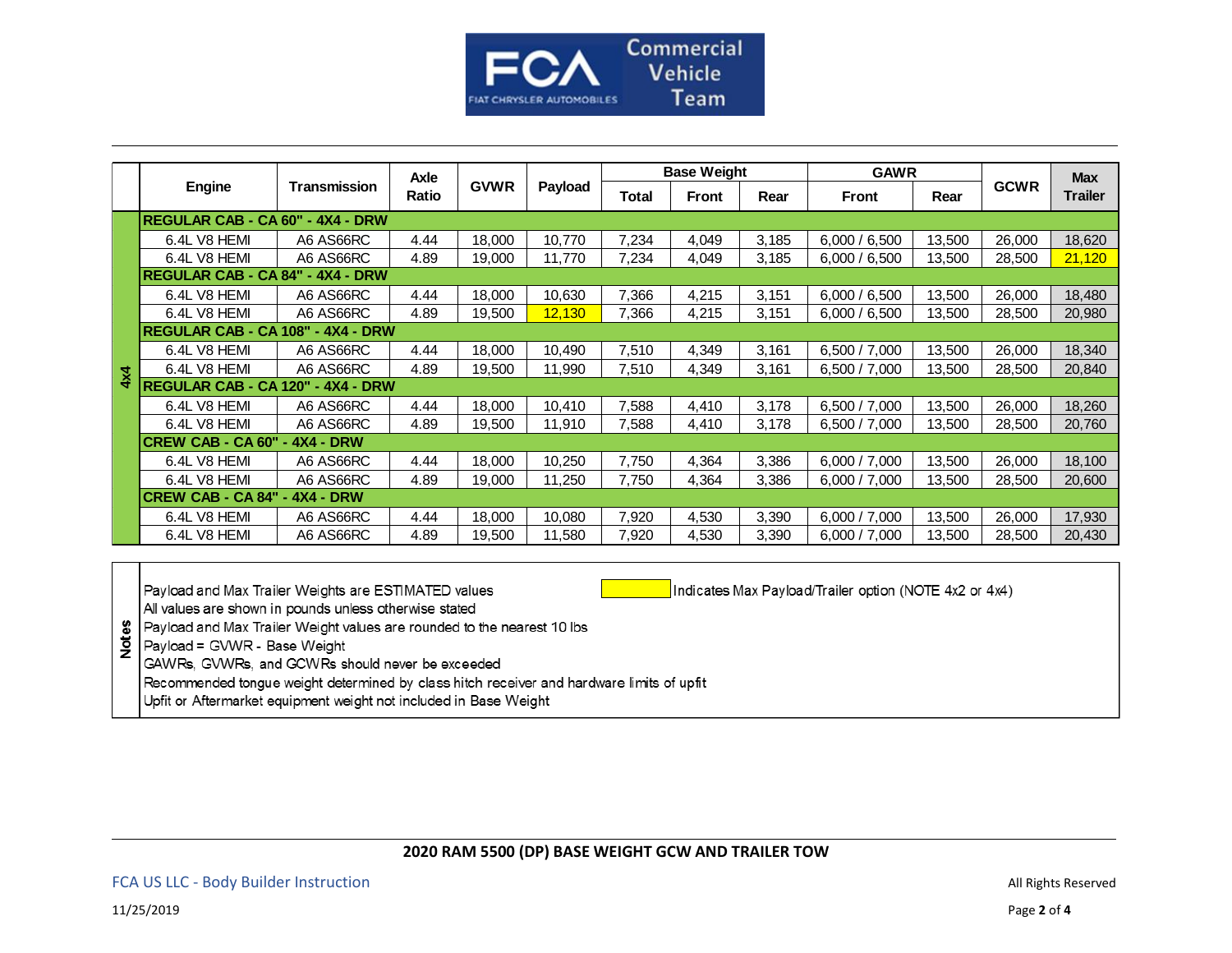

|     |                                         |                     | Axle  | <b>GVWR</b> | Payload |       | <b>Base Weight</b> |       | <b>GAWR</b>   |        |             | <b>Max</b>     |
|-----|-----------------------------------------|---------------------|-------|-------------|---------|-------|--------------------|-------|---------------|--------|-------------|----------------|
|     | <b>Engine</b>                           | <b>Transmission</b> | Ratio |             |         | Total | <b>Front</b>       | Rear  | <b>Front</b>  | Rear   | <b>GCWR</b> | <b>Trailer</b> |
|     | REGULAR CAB - CA 60" - 4X2 - DRW        |                     |       |             |         |       |                    |       |               |        |             |                |
|     | 6.7L CUMMINS DIESEL                     | A6 AS69RC           | 4.44  | 19,500      | 11,870  | 7,629 | 4,498              | 3,131 | 7,000 / 7,250 | 13,500 | 32,000      | 24,220         |
|     | 6.7L CUMMINS DIESEL                     | A6 AS69RC           | 4.89  | 19,500      | 11,870  | 7,629 | 4,498              | 3,131 | 7,000 / 7,250 | 13,500 | 43,000      | 35,220         |
|     | <b>REGULAR CAB - CA 84" - 4X2 - DRW</b> |                     |       |             |         |       |                    |       |               |        |             |                |
|     | 6.7L CUMMINS DIESEL                     | A6 AS69RC           | 4.44  | 19,500      | 11,750  | 7,754 | 4,568              | 3,186 | 7,000 / 7,250 | 13,500 | 32,000      | 24,100         |
|     | 6.7L CUMMINS DIESEL                     | A6 AS69RC           | 4.89  | 19,500      | 11,750  | 7,754 | 4,568              | 3,186 | 7.000 / 7.250 | 13,500 | 43,000      | 35,100         |
|     | REGULAR CAB - CA 108" - 4X2 - DRW       |                     |       |             |         |       |                    |       |               |        |             |                |
|     | 6.7L CUMMINS DIESEL                     | A6 AS69RC           | 4.44  | 19,500      | 11,660  | 7,839 | 4,609              | 3,230 | 7.000 / 7.250 | 13,500 | 32,000      | 24,010         |
| 4x2 | 6.7L CUMMINS DIESEL                     | A6 AS69RC           | 4.89  | 19,500      | 11.660  | 7,839 | 4,609              | 3,230 | 7.000 / 7.250 | 13,500 | 43,000      | 35,010         |
|     | REGULAR CAB - CA 120" - 4X2 - DRW       |                     |       |             |         |       |                    |       |               |        |             |                |
|     | 6.7L CUMMINS DIESEL                     | A6 AS69RC           | 4.44  | 19,500      | 11,570  | 7.929 | 4,654              | 3.275 | 7,000 / 7,250 | 13,500 | 32,000      | 23,920         |
|     | 6.7L CUMMINS DIESEL                     | A6 AS69RC           | 4.89  | 19,500      | 11,570  | 7,929 | 4,654              | 3,275 | 7,000 / 7,250 | 13,500 | 43,000      | 34,920         |
|     | <b>CREW CAB - CA 60" - 4X2 - DRW</b>    |                     |       |             |         |       |                    |       |               |        |             |                |
|     | 6.7L CUMMINS DIESEL                     | A6 AS69RC           | 4.44  | 19,500      | 11,290  | 8,210 | 4,751              | 3,459 | 7,000 / 7,250 | 13,500 | 32,000      | 23,640         |
|     | 6.7L CUMMINS DIESEL                     | A6 AS69RC           | 4.89  | 19,500      | 11,290  | 8,210 | 4,751              | 3,459 | 7.000 / 7.250 | 13,500 | 43,000      | 34,640         |
|     | <b>CREW CAB - CA 84" - 4X2 - DRW</b>    |                     |       |             |         |       |                    |       |               |        |             |                |
|     | 6.7L CUMMINS DIESEL                     | A6 AS69RC           | 4.44  | 19,500      | 11,100  | 8,403 | 4,929              | 3,474 | 7,000 / 7,250 | 13,500 | 32,000      | 23,450         |
|     | <b>6.7L CUMMINS DIESEL</b>              | A6 AS69RC           | 4.89  | 19,500      | 11,100  | 8,403 | 4,929              | 3,474 | 7,000 / 7,250 | 13,500 | 43,000      | 34,450         |

Payload and Max Trailer Weights are ESTIMATED values Indicates Max Payload/Trailer option (NOTE 4x2 or 4x4)

All values are shown in pounds unless otherwise stated

Payload and Max Trailer Weight values are rounded to the nearest 10 lbs

Payload = GVWR - Base Weight

GAWRs, GVWRs, and GCWRs should never be exceeded

Recommended tongue weight determined by class hitch receiver and hardware limits of upfit Payload and Max Trailer Weight values are rounded to the hearest<br>Payload = GVWR - Base Weight<br>GAWRs, GVWRs, and GCWRs should never be exceeded<br>Recommended tongue weight determined by class hitch receiver a<br>Upfit or Afterma